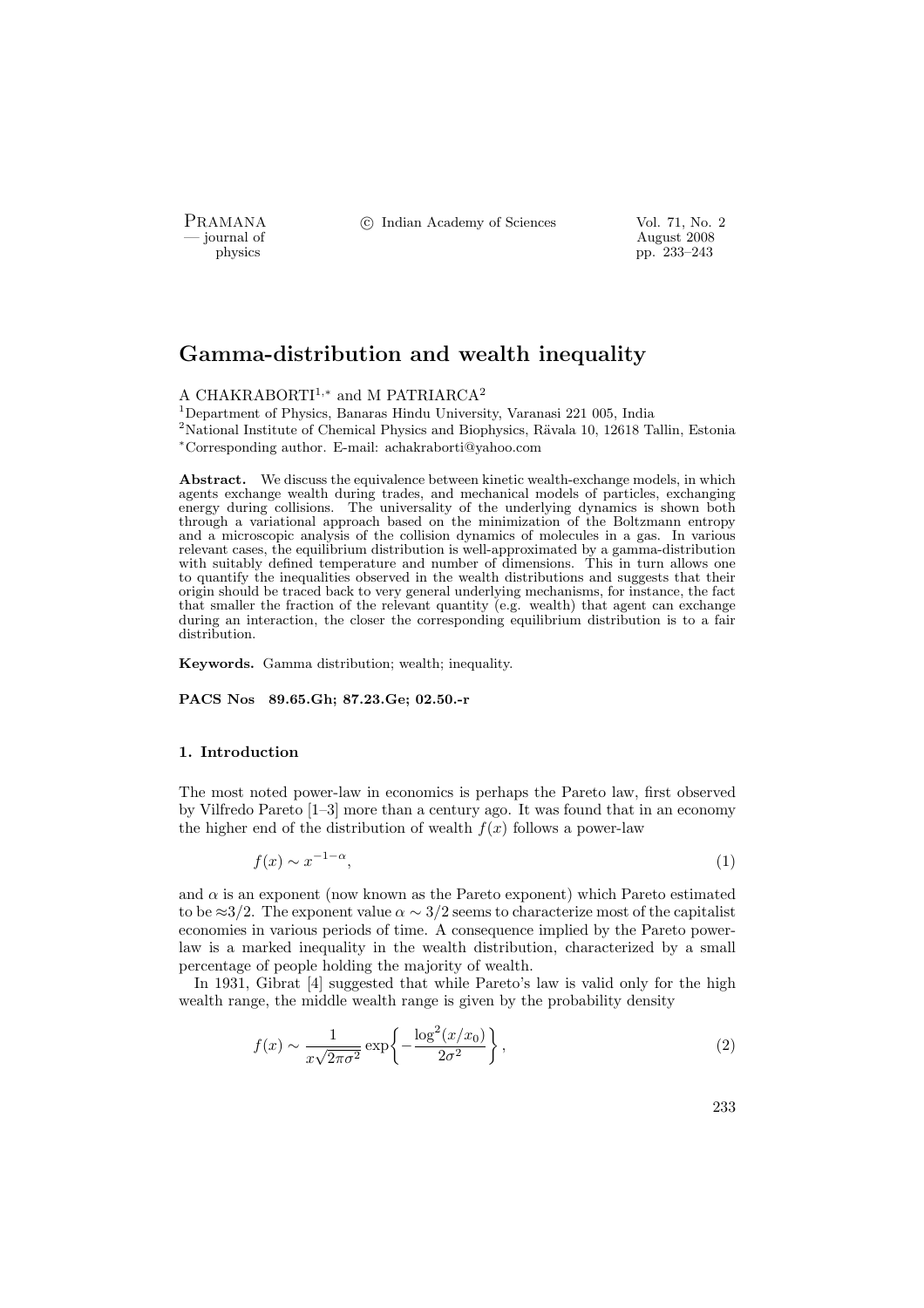where  $x_0$  is the mean value and  $\sigma^2$  is the variance. The factor  $\beta = 1/2$ √  $2\sigma^2$  is also known as the Gibrat index, and a small Gibrat index corresponds to an uneven wealth distribution.

An unequal wealth distribution is associated not only to these functions, but also to any other one which is not of the form of a Dirac  $\delta$ -function. The problem of the appearance of inequalities seems therefore to be rather general and not necessarily related to a particular shape  $-$  e.g. the power-law form of the Pareto law – of the wealth distribution, even though distributions can vary from case to case assuming qualitatively different shapes. In fact wealth distribution has always been a prime concern of economics. Classical economists such as Adam Smith, Thomas Malthus and David Ricardo were mainly concerned with factor wealth distribution, that is, the distribution of wealth between the main factors of production, land, labour and capital. Modern economists have also addressed this issue, but have been more concerned with the distribution of wealth across individuals and households. However, it has to be noted that 'wealth' is here understood differently with respect to its common meaning: it represents the total amount of goods and services that a person receives, and thus it is not necessary that money or cash is involved; services like public health and education are also counted in, and often expenditure or consumption (which is the same in an economic sense) is used to measure wealth. Thus, it is not quite clear how wealth should be defined. There is also the question that "Should the basic unit of measurement be households or individuals?" Important theoretical and policy concerns do include the relationship between wealth inequality and economic growth, and hence the study of wealth inequality is considered to be very important.

In an attempt to answer some basic questions and provide a foundation to the complex issues related to the appearance of wealth inequalities, various authors have independently formulated minimal models of wealth exchange [5–10] which, while being general enough to catch some universal features of economic exchanges, are simple enough to be simulated numerically in detail and studied analytically. In these models a set of agents  $i = 1, \ldots, M$ , representing individuals or companies whose state is defined by the respective wealth  $x_i$ , interact with each other from time to time by exchanging (a part of) their wealth. Such exchanges are defined by laws depending on  $\{x_i\}$  and also contain some random elements, as detailed below. A striking analogy was recognized – and actually motivated the introduction of some of these models – between the statistical mechanics of molecule collisions in a gas and these minimal models of economy, which are therefore referred to sometimes as kinetic wealth-exchange models. Such an analogy, not because of its peculiarity, should be noticed since it signals a possible universal statical mechanism in action in the dynamical evolution of systems composed by single units, from gas composed of molecules colliding with each other exchanging their energy to economic societies in which single units interact by exchanging wealth. This analogy is being analysed here in more details than done previously [11], and represents the goal of the investigations presented here.

We begin by recalling the main features of kinetic wealth-exchange models in §2, concentrating on an example of a model with a fixed saving propensity  $\lambda$ . In §3, it is shown how the fact that for a saving propensity  $\lambda > 0$  one obtains an equilibrium distribution which is approximately a gamma-distribution  $\gamma_n(x)$  of order n,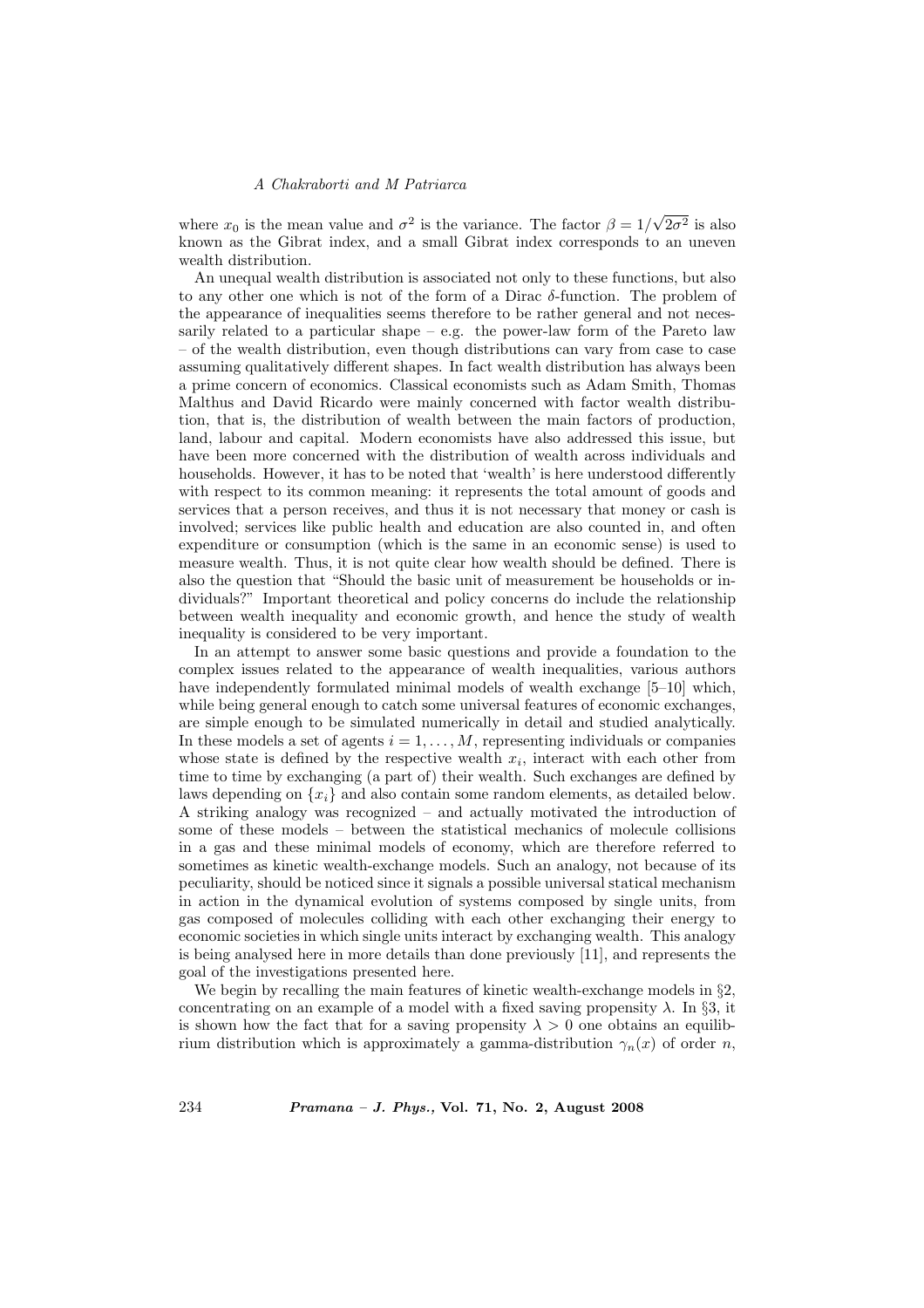instead of the Boltzmann law  $\sim \exp(-x/\langle x \rangle)$  obtained for  $\lambda = 0$ , actually strengthens the kinetic analogy between economy systems and a gas in  $N(\lambda)$  dimensions, with  $N(\lambda)$  a known function of  $\lambda$  [11,12]. A general variational approach based on the Boltzmann entropy shows that the gamma-distribution  $\gamma_n(x)$  of order n is the equilibrium canonical distribution of a system with a quadratic Hamiltonian  $H(q_1, \ldots, q_N)$  and  $N = 2n$  degrees of freedom  $(q_1, \ldots, q_N)$ . The analogy is further discussed in §4, this time through a microscopic approach based on the analysis of the dynamics of particle collisions in an N-dimensional space. Through mechanical considerations only based on momentum and energy conservation, it is shown that collision dynamics in N dimension can be recast in the form of the evolution laws of kinetic wealth-exchange models, for both  $\lambda = 0$  and  $\lambda > 0$ , corresponding to a number of effective dimensions  $N(\lambda) > 2$ . Finally, in §5, conclusions are drawn.

#### 2. Main features of kinetic closed-economy models

Simple social models of wealth exchange have been shown to reproduce many features of real wealth distribution well. For instance, the exponential law  $f(x) \sim$  $\exp(-\beta x)$  observed at intermediate values of wealth is reproduced by a many-agent model system composed of  $M$  agents, who are assumed to exchange wealth in pairs at each iteration, according to the wealth-conserving evolution equations [13]

$$
x'_{i} = \epsilon(x_{i} + x_{j}),
$$
  
\n
$$
x'_{j} = \bar{\epsilon}(x_{i} + x_{j}).
$$
\n(3)

Here  $\epsilon \equiv 1 - \bar{\epsilon}$  is a uniform random number in  $(0, 1)$ , i and j are the labels of two agents chosen randomly at each iteration, and  $(x_i, x_j)$  and  $(x'_i, x'_j)$  represent the corresponding wealth before and after a trade, respectively.

More general versions of this model assign a (same) saving propensity  $\lambda > 0$ to all agents, which represents the minimum fraction of wealth saved during a trade [5,6,10,14–16]. As an example, in the model of ref. [10] the evolution law is

$$
x'_{i} = \lambda x_{i} + \epsilon (1 - \lambda)(x_{i} + x_{j}),
$$
  
\n
$$
x'_{j} = \lambda x_{j} + \overline{\epsilon}(1 - \lambda)(x_{i} + x_{j}).
$$
\n(4)

It is to be noticed that while the total wealth is still conserved during a trade,  $x'_i + x'_j = x_i + x_j$ , only a fraction  $(1 - \lambda)$  of the initial total wealth is reshuffled between the two agents during the trade. These models relax toward an equilibrium distribution well fitted by a gamma-distribution  $\gamma_n(x)$ , as also noted by Angle [6],

$$
\beta^{-1} f(x) \equiv \gamma_n(\xi) = \frac{1}{\Gamma(n)} \xi^{n-1} \exp(-\xi),
$$
  

$$
\xi = \beta x,
$$
 (5)

where the scaling parameter  $\beta^{-1} = \langle x \rangle/n$  and the parameter  $2n(\lambda) \equiv N(\lambda)$ , as shown below, represents an effective dimension of the system and is explicitly given by [11,12]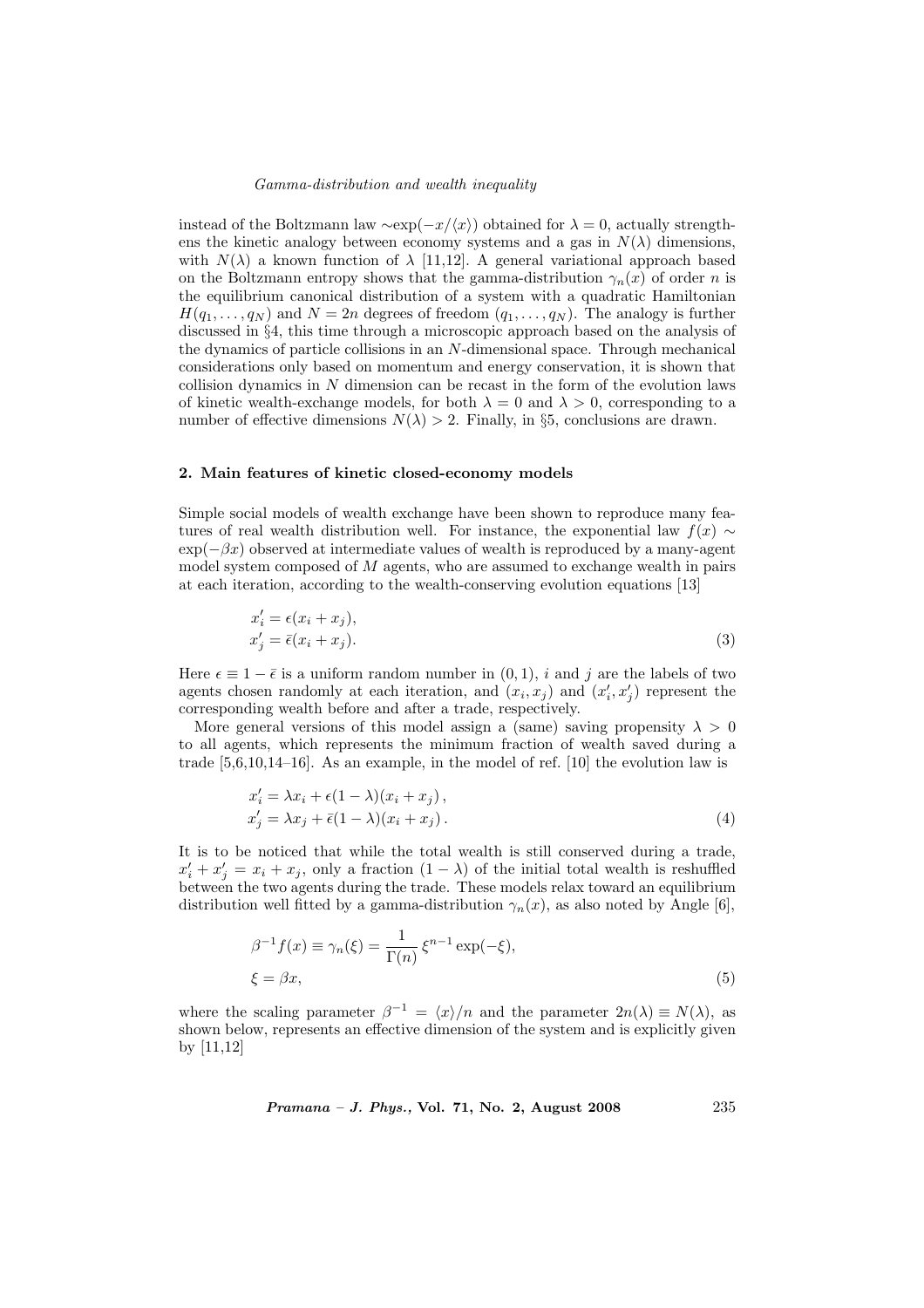$$
n(\lambda) \equiv \frac{N(\lambda)}{2} = 1 + \frac{3\lambda}{1 - \lambda} = \frac{1 + 2\lambda}{1 - \lambda}.
$$
 (6)

As the saving propensity  $\lambda$  varies in  $\lambda \in [0, 1)$ , the effective dimension  $N(\lambda)$  continuously assumes the values in the interval  $N \in [1,\infty)$ . It should be noted that the gamma-distribution is not an exact solution of eq. (4), and the form of the exact solution is still an open question [17,18].

A comparison between results of numerical simulation of wealth-exchange models and the gamma-distribution is shown in figure 1, together with some real data for UK. The zero-saving propensity model of eqs (3) is described by the exponential curve for  $\lambda = 0$ . The main difference of the curves with  $\lambda > 0$  with respect to the exponential distribution is the appearance of a peak: while the average wealth is unchanged (the system is closed and one still has  $\langle x \rangle = x_{\text{tot}}/M$ , where M is the total number of agents) the number of agents with a wealth closer to the average value increases or, in other words, the wealth distribution becomes more fair for larger  $\lambda$ 's and therefore larger values of the effective dimension N. Eventually, as shown in ref. [11],  $f(x) \to \delta(x - \langle x \rangle)$  for  $\lambda \to 1$  ( $N \to \infty$ ) thus becoming a perfectly fair distribution. As a consequence, measures of the inequality of the wealth distribution, such as the Gini coefficient, decrease for increasing  $\lambda$  and tend to zero for  $\lambda \to 1$ . In the rest of the paper we discuss the statistical mechanical interpretation of the equilibrium gamma-distribution defined by eqs  $(5)$  and  $(6)$ .

#### 3. Mechanical analogy from the Boltzmann entropy

It may seem that in going from the exponential wealth distribution obtained for  $\lambda = 0$  to the gamma-distribution corresponding to a  $\lambda > 0$ , the link between wealthexchange models and kinetic theory has been lost. In fact, the gamma-distribution  $\gamma_{N/2}(x)$  represents but the Maxwell–Boltzmann equilibrium kinetic energy distribution for a gas in  $N$  dimensions, as shown in the Appendix of ref. [19]. Here a more general derivation of the gamma-distribution  $\gamma_{N/2}(x)$  is presented, in which it is shown, solely using a variational approach based on the Boltzmann entropy, that  $\gamma_{N/2}(x)$  is the most general canonical equilibrium distribution of an N-dimensional system with a Hamiltonian quadratic in the coordinates. Entropy-based variational approaches have been suggested (e.g. by Mimkes [20,21]) to be relevant in the description and understanding of economic processes. For instance, the exponential wealth distribution observed in real data and obtained theoretically in the framework of the Dragulescu–Yakovenko model discussed above, can also be derived through entropy considerations. Considering a discrete set of M economic subsystems which can be in one of J possible different states labeled by  $j = 1, 2, \ldots, J$ and characterized by a wealth  $x_i$ , one can follow a line similar to the original Boltzmann's argumentation for the states of a mechanical system [20], by defining the total entropy as

$$
W\{m_j\} = \ln \frac{M!}{m_1! m_2! \dots m_J!},\tag{7}
$$

where  $m_i$  represents the occupation number of the jth state; by variation of  $W{m_i}$ with respect to the generic  $m_i$ , with the constraints of conservation of the total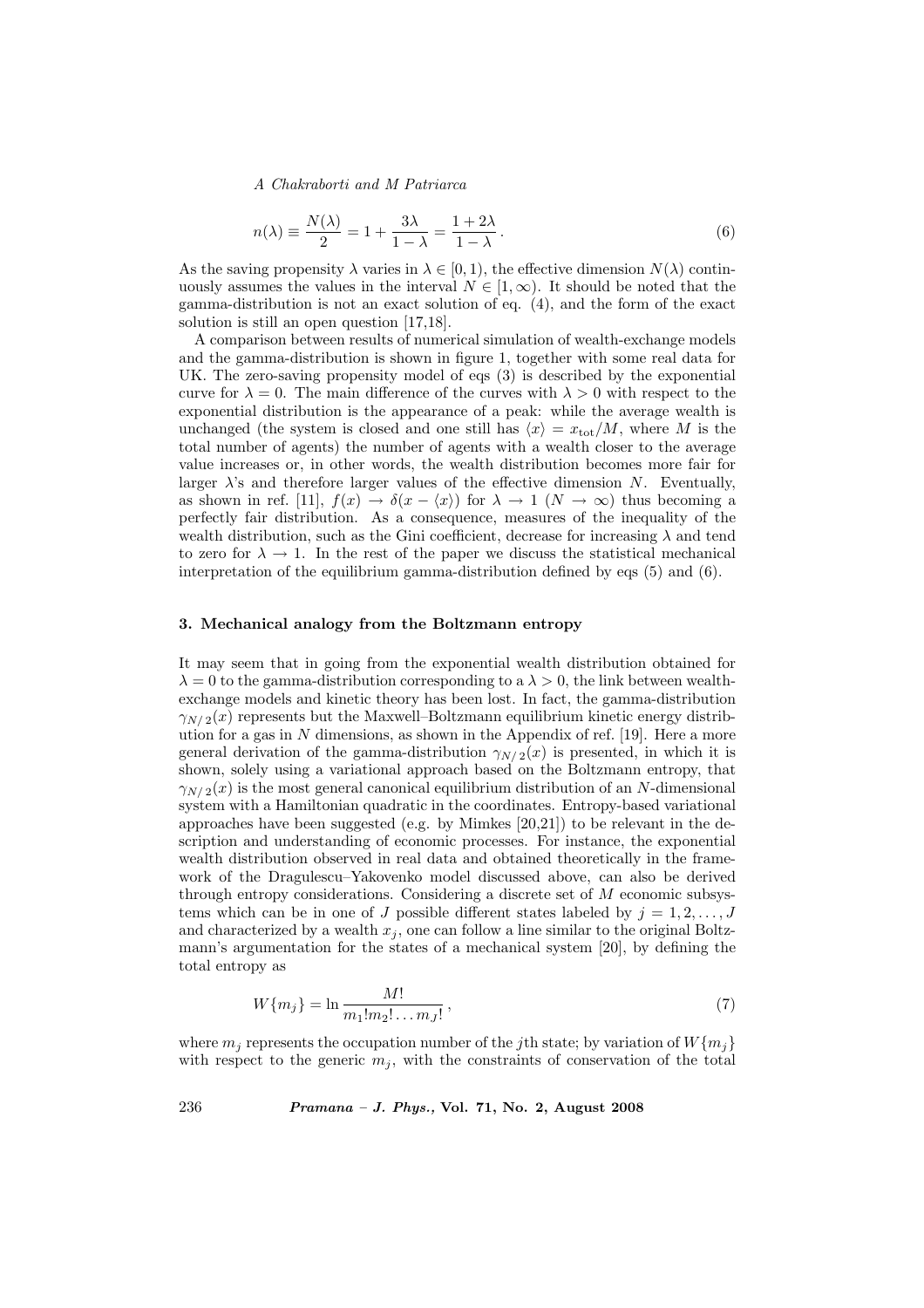

Figure 1. (Top) Comparison between numerical results (various symbols) of the equilibrium wealth distribution in the kinetic wealth-exchange models of closed economy and the corresponding gamma functions (continuous lines) with suitable parameters (see text for details). (Bottom) Distribution  $f(x)$ of individual weekly income or wealth  $x$  in UK for 1992, 1997 and 2002 (figure adapted from A Chatterjee and B K Chakrabarti, cond-mat/0709.1543v2 using data adapted from G Willis and J Mimkes, cond-mat/0406694).

number of systems  $M = \sum_j m_j$  and wealth  $x_{\text{tot}} = \sum_j m_j x_j$ , one obtains the canonical equilibrium distribution

$$
m_j \sim \exp(-\beta x_j),\tag{8}
$$

where  $\beta = 1/\langle x \rangle$  defines the temperature of the economic system.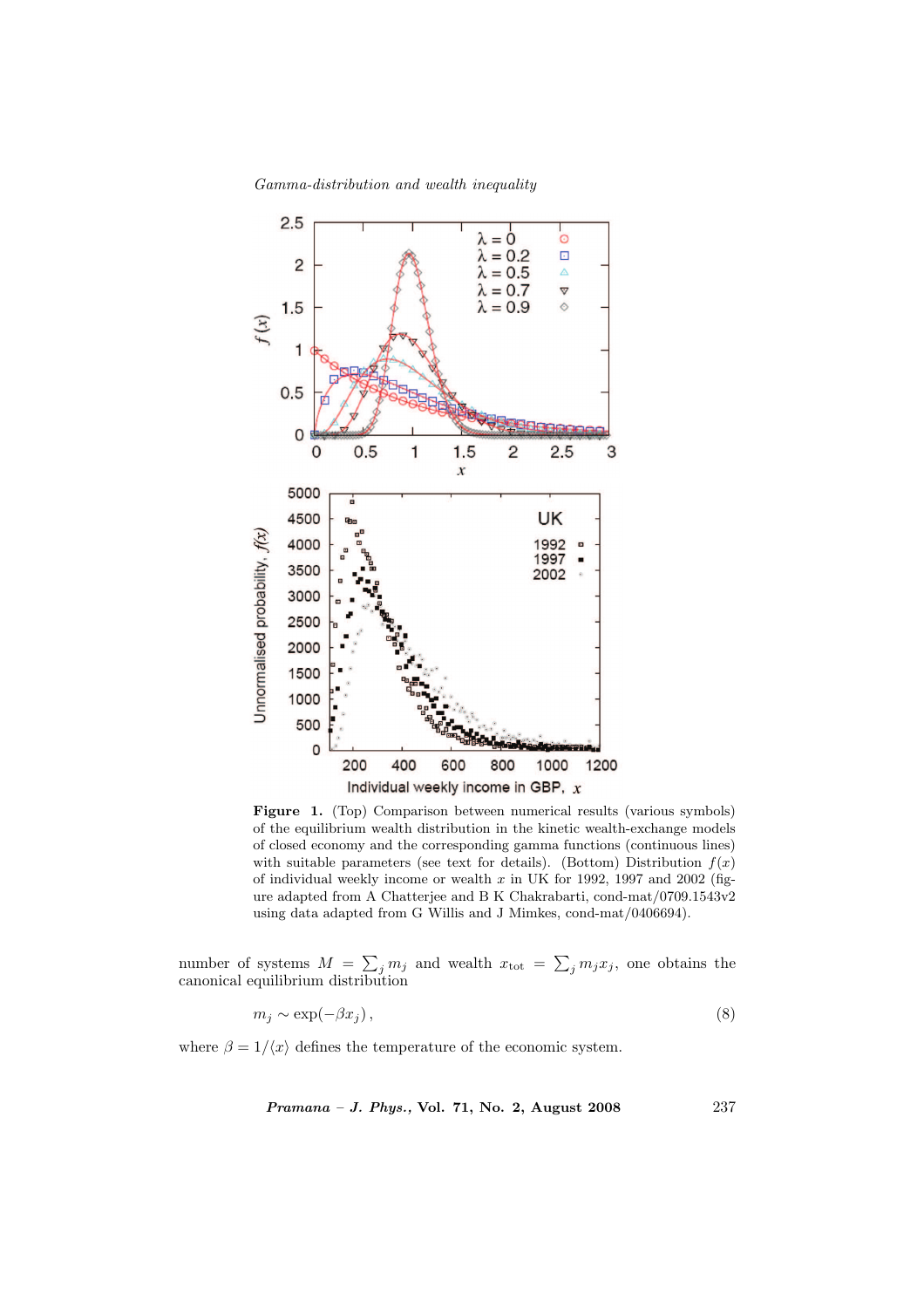Here we repeat the same argumentation for an ensemble of systems described by a continuous distribution  $f(x)$ , to show that this approach not only can reproduce the exponential distribution, but also the gamma-distribution obtained in the framework of wealth-exchange models with a saving parameter  $\lambda > 0$ , a natural effective dimension  $N > 2$  being associated to systems with  $\lambda > 0$ .

The representative system is assumed to have N degrees of freedom  $(q_1, \ldots, q_N)$ and a homogeneous quadratic Hamiltonian, that for convenience is written in the rescaled form

$$
x = X(q^2) \propto \frac{1}{2}q^2 = \frac{1}{2}(q_1^2 + \dots + q_N^2) \equiv \frac{1}{2}q^2,
$$
\n(9)

where  $q = (q_1^2 + \cdots + q_N^2)^{1/2}$  is the distance from the origin in the N-dimensional q-space. As a mechanical example, one can think of the N momentum Cartesian components  $(p_1, \ldots, p_N)$  and the corresponding kinetic energy function  $K =$  $(p_1^2 + \cdots + p_N^2)/2m$ , where m is the particle mass; or of the Cartesian coordinates  $(q_1, \ldots, q_N)$  of an isotropic harmonic oscillator with elastic constant  $\kappa$  and potential energy  $U = \kappa (q_1^2 + \cdots + q_N^2)/2$ . It can be checked – e.g. using the Stirling approximation for the factorial function – that in the limit of large occupation numbers, the discrete version (7) of the Boltzmann distribution becomes proportional to  $-\int dy f(y) \ln f(y)$ , where the continuous variable y replaces the discrete label  $j$ . For an  $N$ -dimensional system, the entropy will be proportional discrete label *j*. For an *N*-dimensional system, the entropy will be proportional to  $-\int dq_1 \dots \int dq_N f_N(q_1, \dots, q_N) \ln[f_N(q_1, \dots, q_N)]$ , where  $f_N(q_1, \dots, q_N)$  is the probability distribution in the N-dimensional space. Then the constraints on the probability distribution in the *N*-dimensional space. Then the constraints on the conservation of the total number of systems reads  $\int dq_1 \dots \int dq_N f_N(q_1, \dots, q_N) =$ conservation of the total number of systems reads  $\int dq_1 \dots \int dq_N f_N(q_1, \dots, q_N) X(q^2) = x_{\text{tot}}$ . In const. and that on total wealth is  $\int dq_1 \dots \int dq_N f_N(q_1, \dots, q_N) X(q^2) = x_{\text{tot}}$ . In the end, using the Lagrange method, the equilibrium distribution density can be derived by functional variation with respect to  $f_N(q_1, \ldots, q_N)$  of the effective functional

$$
S_{\text{eff}}[f_N] = \int dq_1 \dots \int dq_N f_N(q_1, \dots, q_N) \{ \ln[f_N(q_1, \dots, q_N)] + \mu + \beta X(q) \}, \quad (10)
$$

where  $\mu$  and  $\beta$  are two Lagrange multipliers. Before carrying out the variation explicitly it is convenient to simplify the problem exploiting the invariance of the Hamiltonian, only depending on the variable  $q$ , under rotations in the  $q$ -space. The equilibrium probability density is expected to depend solely on the distance  $q$  as well, i.e.,  $f_N(q_1, \ldots, q_N) = f_N(q)$ . This allows the reformulation of the variational principle as an effective one-dimensional problem in the variable  $q$ , by transforming Cartesian to polar coordinates, so that

$$
\int dq_1 \cdots \int dq_N (\cdots) \to \int_0^{+\infty} dq \int d\Omega (\cdots),
$$

where the integration in  $\Omega$  is over the total solid angle in the N-dimensional space. After integration of the  $N-1$  angular variables, one is left with

$$
S_{\text{eff}}[f_1] = \int_0^{+\infty} \mathrm{d}q \, f_1(q) \left[ \ln \left( \frac{f_1(q)}{\sigma(N)q^{N-1}} \right) + \mu + \beta X(q) \right],\tag{11}
$$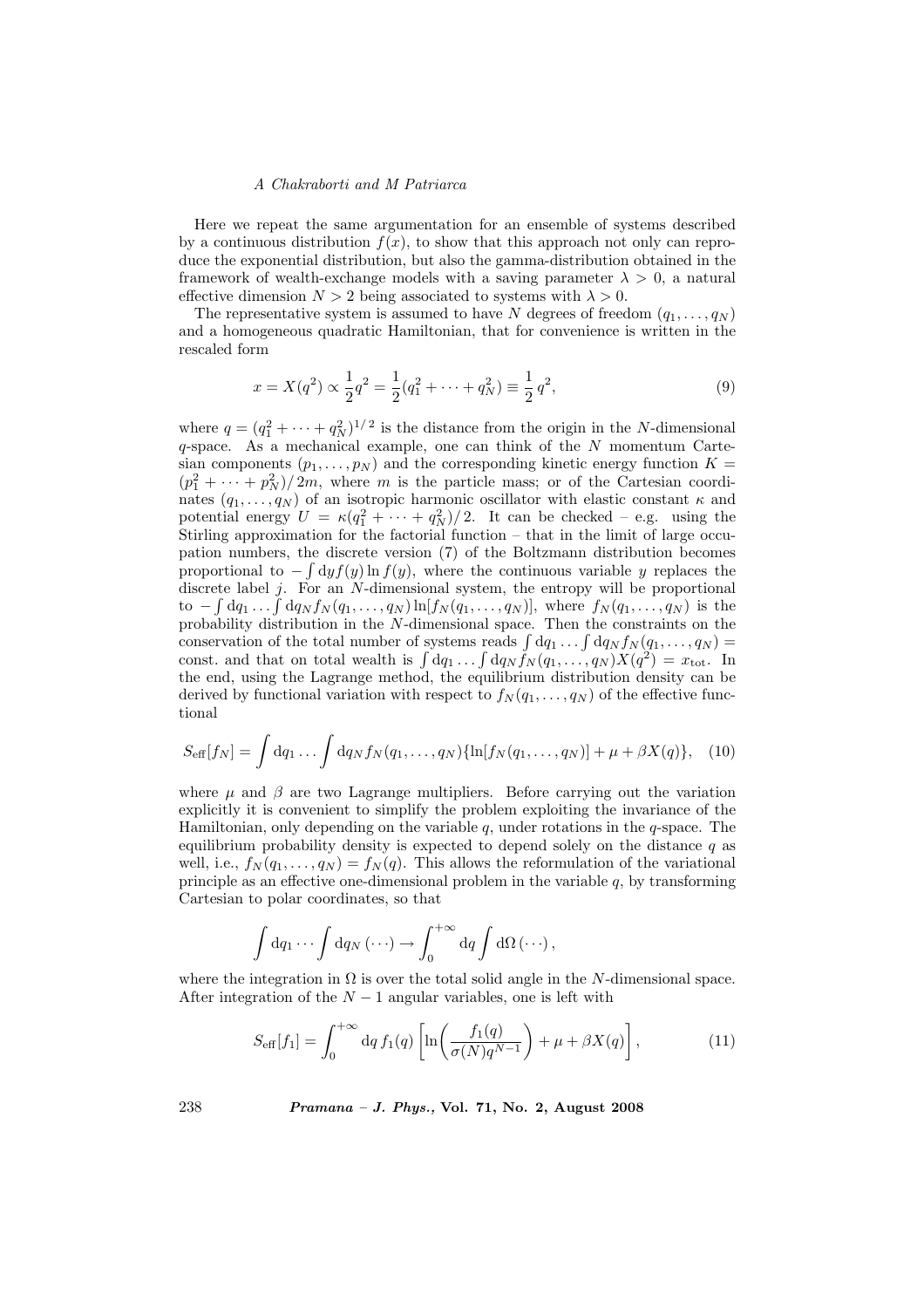where  $\sigma(N) = \int d\Omega = 2\pi^{N/2} / \Gamma(N/2)$  represents the surface of a hypersphere in N dimensions [22] with unit radius and we have expressed the probability density  $f_N(q_1, \ldots, q_N) = f_N(q)$  in the N-dimensional space in terms of the reduced probability density  $f_1(q)$  for the variable q,

$$
f_1(q) \equiv \int d\Omega f_N(q) = \sigma(N) q^{N-1} f_N(q).
$$

Finally, moving from q to the energy variable  $x = X(q^2) = q^2/2$ , the corresponding probability density is

$$
f(x) = \left. \frac{dq(x)}{dx} f_1(q) \right|_{q=q(x)} = \frac{f_1(q)|_{q=q(x)}}{\sqrt{2x}},
$$

where  $q(x)$  is obtained by inverting eq. (9). In terms of the new variable x and distribution  $f(x)$ , the effective functional (11) becomes

$$
S_{\text{eff}}[f] = \int_0^{+\infty} dx f(x) \left[ \ln \left( \frac{f(x)}{\sigma(N)x^{N/2 - 1}} \right) + \mu + \beta x \right]. \tag{12}
$$

Variation of this functional,  $\delta S_{\text{eff}}[f]/\delta f(x) = 0$ , leads to the equilibrium gammadistribution (5) with dimensionless variable  $\xi = \beta x$  and index  $n = N/2$ . As a simple example of application of this formula, one can obtain the Maxwell–Boltzmann probability density in three dimensions  $f_3(K)$  for the kinetic energy K letting  $N =$ 3. In turn this suggests the interpretation of the parameter  $N(\lambda)$  of wealth-exchange models as an effective dimension of the system and of the Lagrange multiplier  $\beta^{-1}$ as the effective temperature, as it is in fact consistently recovered according to the equipartition theorem,

$$
\beta^{-1} \equiv T = \frac{2\langle x \rangle}{N}.
$$
\n(13)

## 4. Mechanical analogy from collisions in  $N$  dimensions

The deep analogy between kinetic wealth-exchange models of closed economy systems, where agents exchange wealth at each trade, and kinetic gas models, where particles exchange energy at each collision, can be further investigated and justified by studying the microscopic dynamics of interacting particles. In this section we make this analogy more formal than in ref. [11].

In one dimension, particles undergo head-on collisions, in which they can exchange the total amount of energy they have, i.e. a fraction  $\omega = 1$  of it. Alternatively, one can say that the minimum fraction of energy that a particle saves in a collision is in this case  $\lambda \equiv 1 - \omega = 0$ . In the framework of wealth-exchange models, this case corresponds to the model of Dragulescu and Yakovenko mentioned above [13], in which the total wealth of the two agents is reshuffled during a trade.

In an arbitrary (larger) number of dimensions, however, this does not take place, unless the two particles are travelling exactly along the same line in opposite verses.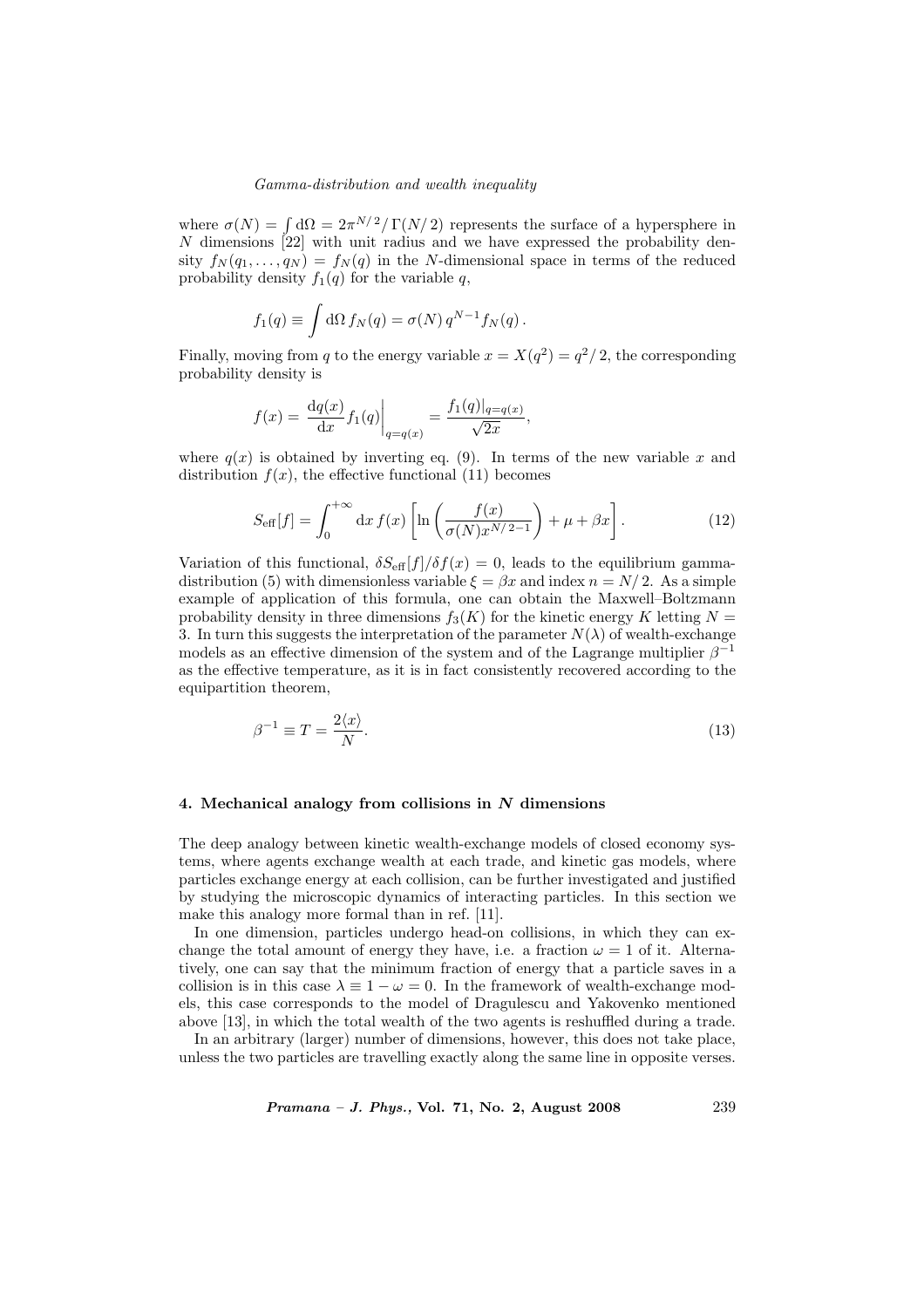On average, only a fraction  $\omega = (1 - \lambda) < 1$  of the total energy will be lost or gained by a particle during a collision, that is most of the collisions will be practically characterized by an energy saving parameter  $\lambda > 0$ . This corresponds to the model of Chakraborti and Chakrabarti [10], in which there is a fixed maximum fraction  $(1 - \lambda) > 0$  of wealth which can be reshuffled.

Consider a collision between two particles in an N-dimensional space, with initial velocities represented by the vectors  $\mathbf{v}_{(1)} = (v_{(1)1}, \ldots, v_{(1)N})$  and  $\mathbf{v}_{(2)} =$  $(v_{(2)1}, \ldots, v_{(2)N})$ . For the sake of simplicity, the masses of the two particles are assumed to be equal to each other and will be set equal to 1, so that momentum conservation implies that

$$
\mathbf{v}'_{(1)} = \mathbf{v}_{(1)} + \Delta \mathbf{v},
$$
  
\n
$$
\mathbf{v}'_{(2)} = \mathbf{v}_{(2)} - \Delta \mathbf{v},
$$
\n(14)

where  $\mathbf{v}'_{(1)}$  and  $\mathbf{v}'_{(2)}$  are the velocities after the collisions and  $\Delta \mathbf{v}$  is the momentum transferred. Conservation of energy implies that  $\mathbf{v}'^{2}_{(1)} + \mathbf{v}'^{2}_{(2)} = \mathbf{v}^{2}_{(1)} + \mathbf{v}^{2}_{(2)}$  which, by using eq. (14), leads to

$$
\Delta \mathbf{v}^2 + (\mathbf{v}_{(1)} - \mathbf{v}_{(2)}) \cdot \Delta \mathbf{v} = 0. \tag{15}
$$

Introducing the cosines  $r_i$  of the angles  $\alpha_i$  between the momentum transferred  $\Delta \mathbf{v}$ and the initial velocity  $\mathbf{v}_{(i)}$  of the *i*th particle  $(i = 1, 2)$ ,

$$
r_i = \cos \alpha_i = \frac{\mathbf{v}_{(i)} \cdot \Delta \mathbf{v}}{v_{(i)} \Delta v},\tag{16}
$$

where  $v_{(i)} = |\mathbf{v}_{(i)}|$  and  $\Delta v = |\Delta \mathbf{v}|$ , and using eq. (15), one obtains that the modulus of momentum transferred is

$$
\Delta v = -r_1 v_{(1)} + r_2 v_{(2)} \,. \tag{17}
$$

From this expression one can now compute explicitly the differences in particle energies  $x_i$  due to a collision, that are the quantities  $x'_i - x_i \equiv (\mathbf{v}'^2_{(i)} - \mathbf{v}^2_{(i)})/2$ . With the help of the relation (15) one obtains

$$
x'_1 = x_1 + r_2^2 x_2 - r_1^2 x_1,
$$
  
\n
$$
x'_2 = x_2 - r_2^2 x_2 + r_1^2 x_1.
$$
\n(18)

Comparison with eqs (3) for the kinetic model of Dragulescu and Yakovenko clearly shows their equivalence – consider also that here the  $r_i$ 's are in the interval  $(0,1)$ and, furthermore, they can be considered as random variables, if a hypothesis of molecular chaos is made concerning the random initial directions of the two particles entering the collision.

However, the  $r_i$ 's are not uniformly distributed and their most probable value drastically depends on the space dimension: the greater the dimension  $N$ , the more unlikely it becomes that the corresponding values  $\langle r_i \rangle$  assume values close to 1 and the more probable that instead they assume a small value close to  $1/N$ . This can be seen by computing their average – over the incoming directions of the two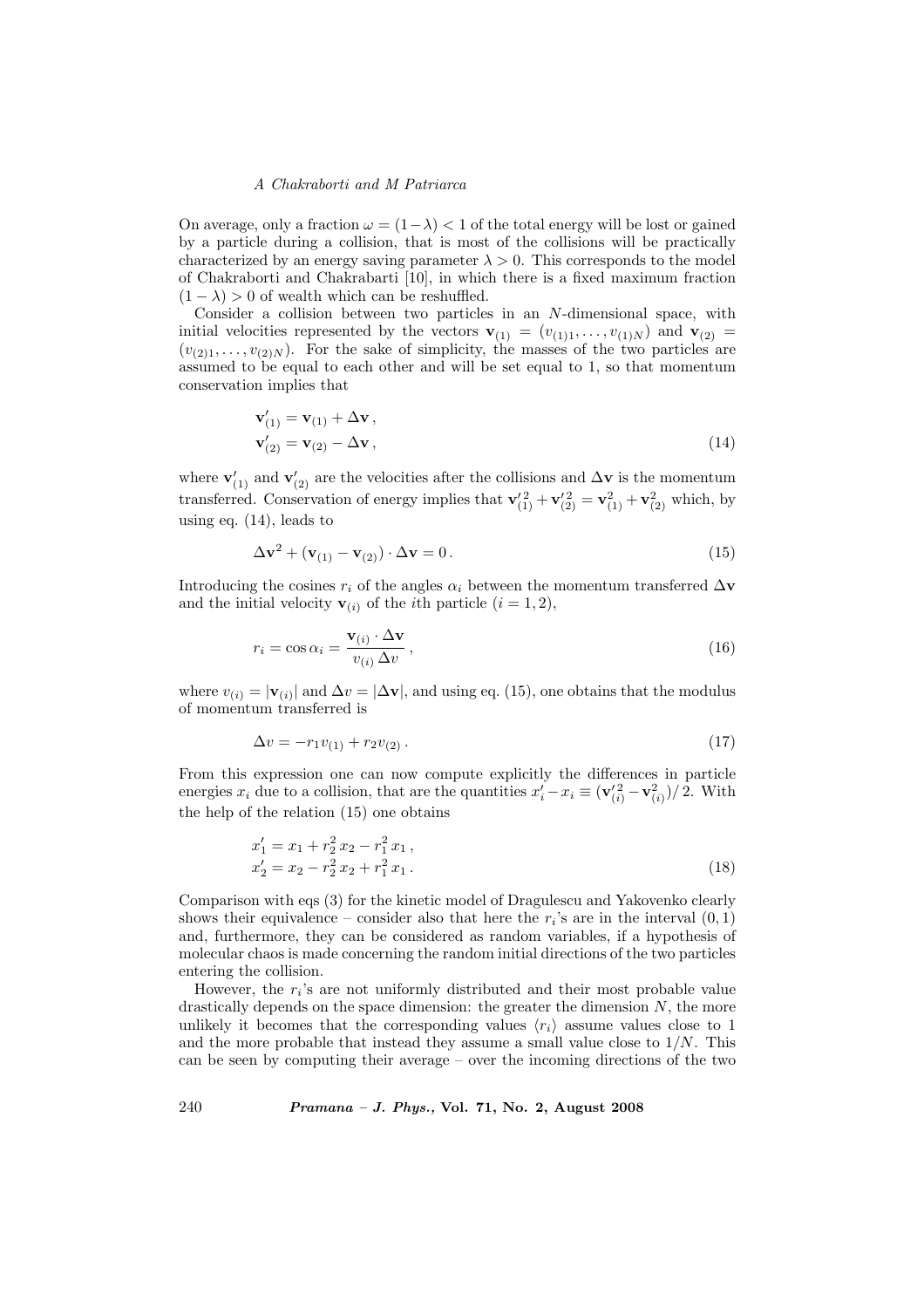particles or, equivalently, on the orientation of the initial velocity  $\mathbf{v}_{(i)}$  of one of the two particles and of the momentum transferred  $\Delta$ v. In N dimensions, the Cartesian components of a generic velocity vector  $\mathbf{v} = (v_1, v_2, \dots, v_N)$  are related to the corresponding hyperspherical coordinates – the velocity modulus  $v$  and the  $(N-1)$  angular variables  $\chi_j$  – through the following relations:

$$
v_1 = v \cos \chi_1,
$$
  
\n
$$
v_2 = v \sin \chi_1 \cos \chi_2,
$$
  
\n...  
\n
$$
v_N = v \sin \chi_1 \sin \chi_2 ... \cos \chi_N.
$$
\n(19)

Using these transformations to express the initial velocity  $\mathbf{v}_{(1)}$  of the first particle and the momentum transferred  $\Delta$ v in terms of their respective moduli  $v_{(1)}$  and  $\Delta v$ and angular variables  $\{\phi_i\}$  and  $\{\theta_i\}$ , the expression  $(16)$  for the cosine  $r_1$  becomes

$$
r_1 = \cos \alpha_1 = \cos \phi_1 \cos \theta_1
$$
  
=  $[\sin \phi_1 \cos \phi_2][\sin \theta_1 \cos \theta_2]$   
+ ...  
=  $[\sin \phi_1 \sin \phi_2 ... \cos \phi_N][\sin \theta_1 \sin \theta_2 ... \cos \theta_N].$  (20)

The average of the square cosine  $r_1^2$  is performed by first taking the square of (20), integrating over the angular variables, considering that the N-dimensional volume element is given by

$$
d^{N}v = v^{N-1} dv \prod_{j=1}^{N-1} [\sin \chi_{j}]^{j-1} d\chi_{j},
$$

and finally by dividing by the total solid angle. In the integration only the squared terms survive, obtained from the square of (20), since all the cross-terms are zero after integration – they contain at least one integral of a term of the form  $\sin \chi \cos \chi = \sin(2\chi)/2$  which averages to zero. By direct integration over the angle  $\phi_i$  and  $\theta_i$ , it can be shown that in N dimensions

$$
\langle r_1^2\rangle = \langle \cos^2\alpha_1\rangle = \frac{1}{N} \, .
$$

This means that the center of mass of the distribution for  $r_1$ , considered as a random variable due to the random initial directions of the two particles, shifts toward smaller and smaller values as N increases. The  $1/N$  dependence of  $\langle r_1^2 \rangle$  can be compared with the wealth-exchange model with  $\lambda > 0$ . There a similar relation is found between the average value of the corresponding coefficients  $\epsilon(1 - \lambda)$  or  $\bar{\epsilon}(1-\lambda)$  in the evolution equations (4) for the wealth exchange and the effective dimensions  $N(\lambda)$ : since  $\epsilon$  is a uniform random number in  $(0, 1)$ , then  $\langle \epsilon \rangle = 1/2$  and from eq. (6) one finds  $\langle \epsilon(1 - \lambda) \rangle = (1 - \lambda)/2 = 6/(N + 4)$ .

### 5. Conclusion

The appearance of wealth inequalities in the minimal models and examples of closed economy systems considered above appears to reflect a general statistical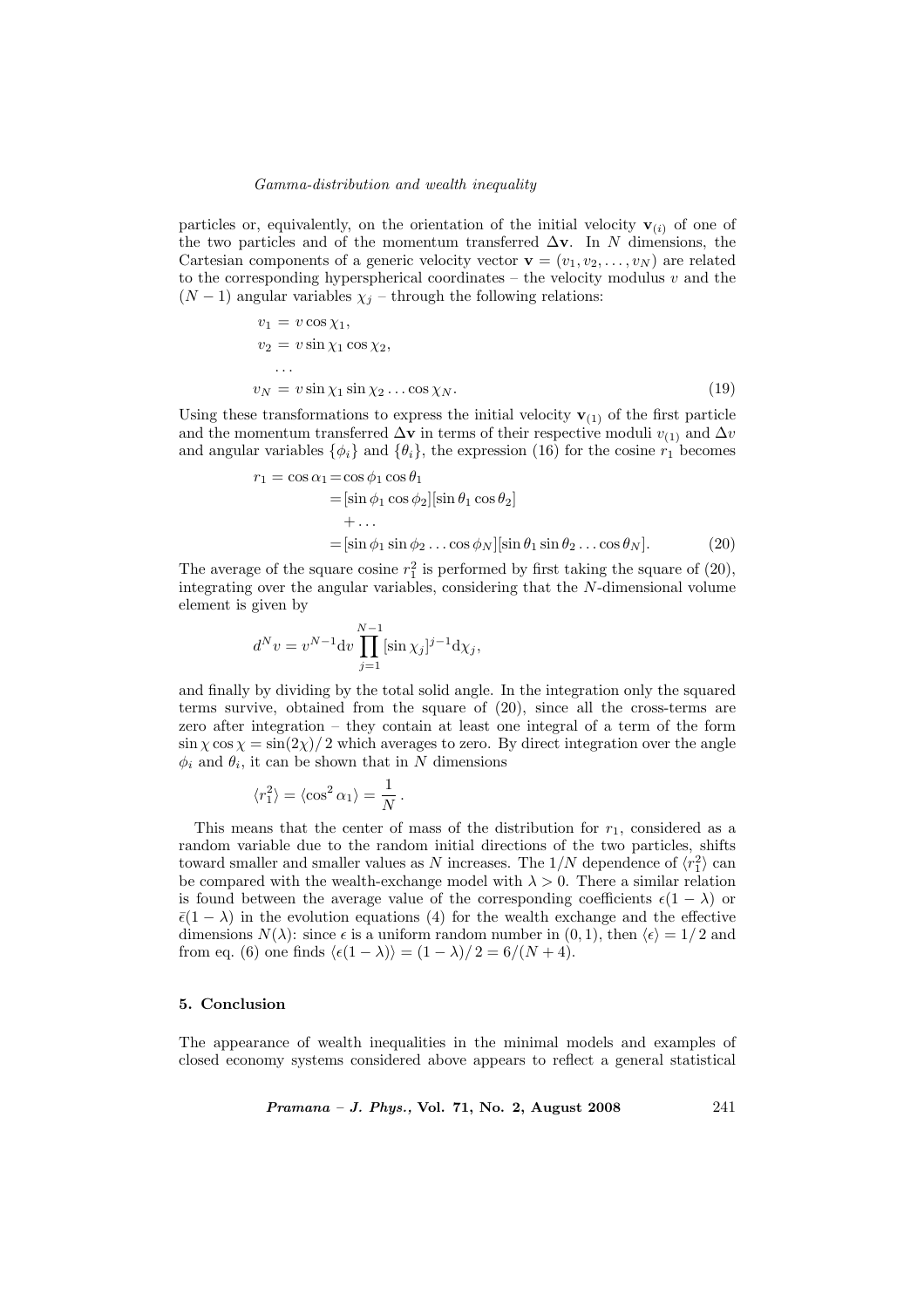mechanism taking place for a wide class of stochastic exchange law – besides closed economy models – in which the state of the M units  $\{i\}$  is characterized by the values  ${x_i}$  of a certain quantity x (e.g. wealth or energy) exchanged when units interact with each other. The mechanism involved seems to be quite general and leads to equilibrium distributions  $f(x)$  with a broad shape. In the special but important case of systems with a homogeneous quadratic Hamiltonian – or equivalently with evolution laws linear in the quantities  $x_i$  – and N (effective) degrees of freedom, the canonical equilibrium distribution is a gamma-distribution  $\gamma_n(x)$  of order  $n = N/2$ . The corresponding distribution for the closed economy model with a fixed saving propensity  $\lambda$  has the special property that it becomes a fair (Dirac- $\delta$ ) distribution when  $\lambda \to 1$  or  $N(\lambda) \to \infty$ . The possibility for single units to exchange only a fraction of their wealth during a trade – corresponding from a technical point of view to a wealth dynamics in a space with larger effective dimensions  $N$  – seems to be the key element which makes the wealth distribution less inequal.

## References

- [1] V Pareto, Cours d'economie politique (Rouge, Lausanne, 1897)
- [2] V Pareto, Cours d'economie politique, Reprinted as a volume of Oeuvres Completes (Droz, Geneva, 1971)
- [3] V Pareto, Manual of political economy (Kellag, New York, 1971)
- [4] R Gibrat, Les Inégalités Economiques (Sirey, 1931)
- [5] J Angle, The surplus theory of social stratification and the size distribution of personal wealth, in: Proceedings of the American Social Statistical Association, Social Statistics Section, Alexandria, VA, 1983, p. 395.
- [6] J Angle, Social Forces 65, 293 (1986), http://www.jstor.org
- [7] E Bennati, La simulazione statistica nell'analisi della distribuzione del reddito: modelli realistici e metodo di Monte Carlo (ETS Editrice, Pisa, 1988)
- [8] E Bennati, Rivista Internazionale di Scienze Economiche e Commerciali 35, 735 (1988)
- [9] E Bennati, Il metodo Monte Carlo nell'analisi economica, Rassegna di lavori dell'ISCO X (1993) 31
- [10] A Chakraborti and B K Chakrabarti, Eur. Phys. J. B17, 167 (2000)
- [11] M Patriarca, A Chakraborti and K Kaski, Phys. Rev. E70, 016104 (2004)
- [12] M Patriarca, A Chakraborti and K Kaski, Physica A340, 334 (2004)
- [13] A Dragulescu and V M Yakovenko, Eur. Phys. J. **B17**, 723 (2000)
- [14] J Angle, J. Math. Sociol. 18, 27 (1993)
- [15] A Chakraborti, Int. J. Mod. Phys. C13, 1315 (2002)
- [16] J Angle, J. Math. Sociol. 26, 217 (2002)
- [17] P K Mohanty, *Phys. Rev.* **E74(1)**, 011117 (2006) P K Mohanty, private communication
- [18] D Dhar and A Chakraborti, in preparation (2008)
- [19] M Patriarca, A Chakraborti, K Kaski and G Germano, Kinetic theory models for the distribution of wealth: Power law from overlap of exponentials, in: A Chatterjee, S Yarlagadda and B K Chakrabarti (eds), Econophysics of wealth distributions (Springer, 2005) p. 93, arXiv.org: physics/0504153